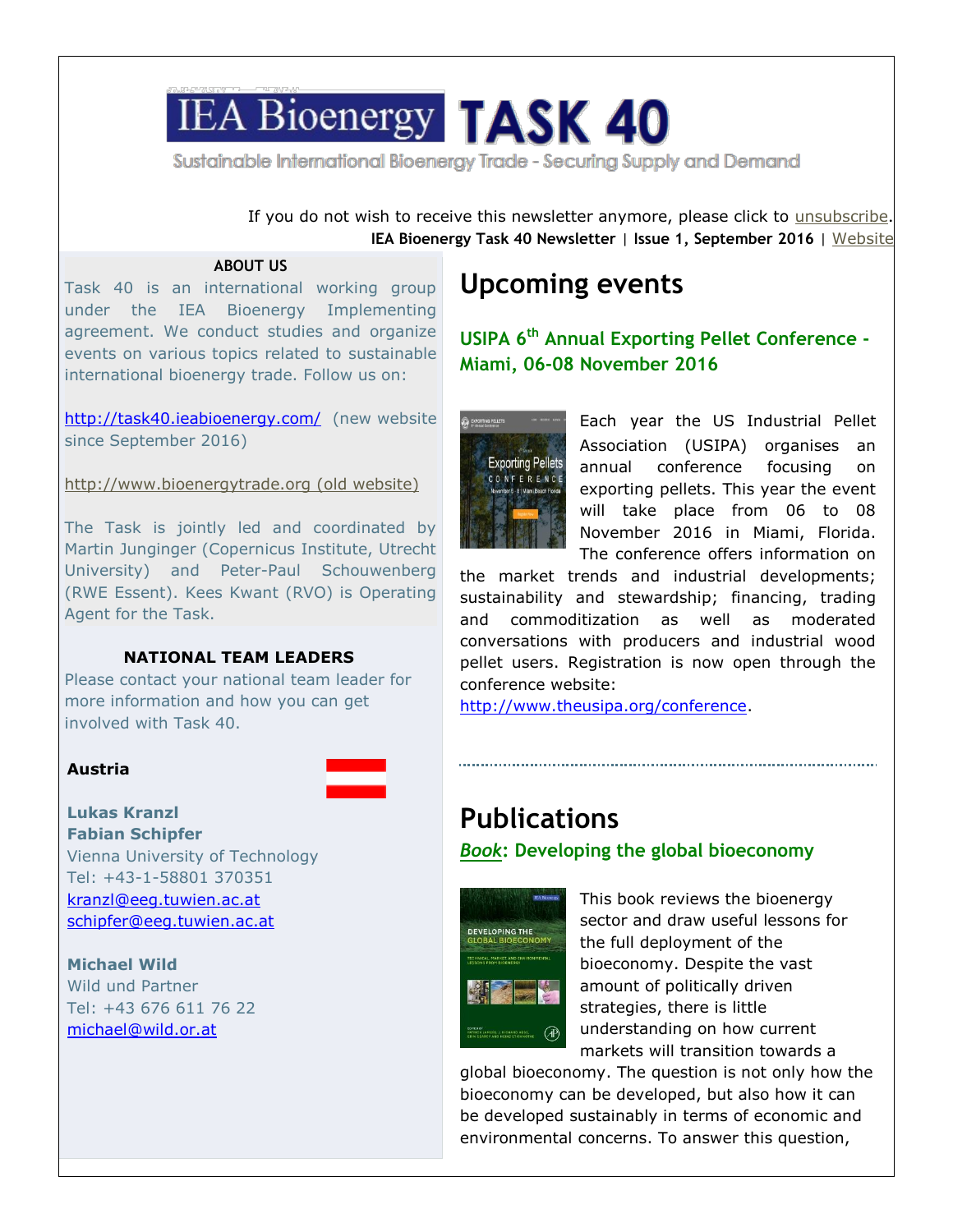### **Belgium**

## **Ruben Guisson** VITO Tel. +32-14-335830 [ruben.guisson@vito.be](mailto:ruben.guisson@vito.be)

**Didier Marchal** CRA-W, Belgium [Didier.Marchal@spw.wallonie.be](mailto:Didier.Marchal@spw.wallonie.be)

## **Denmark**



**Wolfgang Stelte** Danish Technological Institute Tel: +45 -7220- 1302 [wst@teknologisk.dk](mailto:wst@teknologisk.dk)

**Anders Evald** HOFOR, Denmark [aev@hofor.dk](mailto:aev@hofor.dk)

## **Finland**



**Tapio Ranta** Lappeenranta University of Technology Tel: + 358 40 8644994 [tapio.ranta@lut.fi](mailto:tapio.ranta@lut.fi)

## **Jussi Heinimö**

Mikkeli Development Miksei Ltd. Tel. +358 15 361 600 [jussi.heinimo@mikseimikkeli.fi](mailto:jussi.heinimo@mikseimikkeli.fi)

## **Germany**



## **Uwe R. Fritsche**

IINAS - International Institute for Sustainability Analysis and **Strategy** Tel: +49 (6151) 94324-0 [uf@iinas.org](mailto:uf@iinas.org)

## **Daniela Thrän**

DBFZ / UFZ Tel.: +49- 341- 2434-435 this book's expert chapter authors seek to identify the types of biorefineries that are expected to be implemented and the types of feedstock that may be used. They also provide historical analysis of the developments of biopower and biofuel markets, integration opportunities into existing supply chains, and the conditions that would need to be created and enhanced to achieve a global biomass trade system that could support a global bioeconomy. As expectations that a future bioeconomy will rely on a series of tradable commodities, this book provides a central accounting of the state of the discussion in a multidisciplinary approach that is ideal for research and academic experts, and analysts in all areas of the bioenergy, biofuels, and bioeconomy sectors, as well as those interested in energy policy and economics

Task 40 has compiled new country **T40** reports for the year 2014-2015. These **Country** country reports identify domestic Report biomass resources in each member countries, and their current use, trends, and main users. They also **TEAMWHOOD** highlight policy support and expected

biomass use in 2020 (and beyond). In addition, the reports present the status of international biomass trade for energy and biomass prices. Finally, drivers, barriers and opportunities of international bioenergy trade are also discussed. The latest reports: **[Austria](http://t.ymlp326.com/bmmaiaeuymsadaejeaiauwws/click.php)**| **Belgium**| **[Brazil](http://t.ymlp326.com/bmjaiaeuymsafaejeavauwws/click.php)**| **[Denmark](http://t.ymlp326.com/bmbacaeuymsazaejeaaauwws/click.php)**| **[Finland](http://t.ymlp326.com/bmhalaeuymsacaejeaiauwws/click.php)**| **[Germany](http://t.ymlp326.com/bmwacaeuymsazaejearauwws/click.php)**| **[Netherlands](http://t.ymlp326.com/bmqaaaeuymsafaejeavauwws/click.php)**| **[Norway](http://t.ymlp326.com/bmyadaeuymsazaejeapauwws/click.php)**| **[Sweden](http://t.ymlp326.com/bjsapaeuymsataejeakauwws/click.php)**| **[US](http://t.ymlp326.com/bjuanaeuymsaiaejearauwws/click.php)**.

## **Past events and presentations**

## **"International Wood Biorefining Week", Stockholm, Sweden, 24-26 May 2016**

The International Wood Biorefining Week (IWB) is the leading international event for the woodbased biorefining industries. Several parallel conference tracks focus on bioenergy and biobased products and innovations. The conference hosted a large number of interesting speakers speaking on four parallel conference tracks. Among the speakers were specialists from the forest industry as well as other manufacturing industries with an interest in biobased products.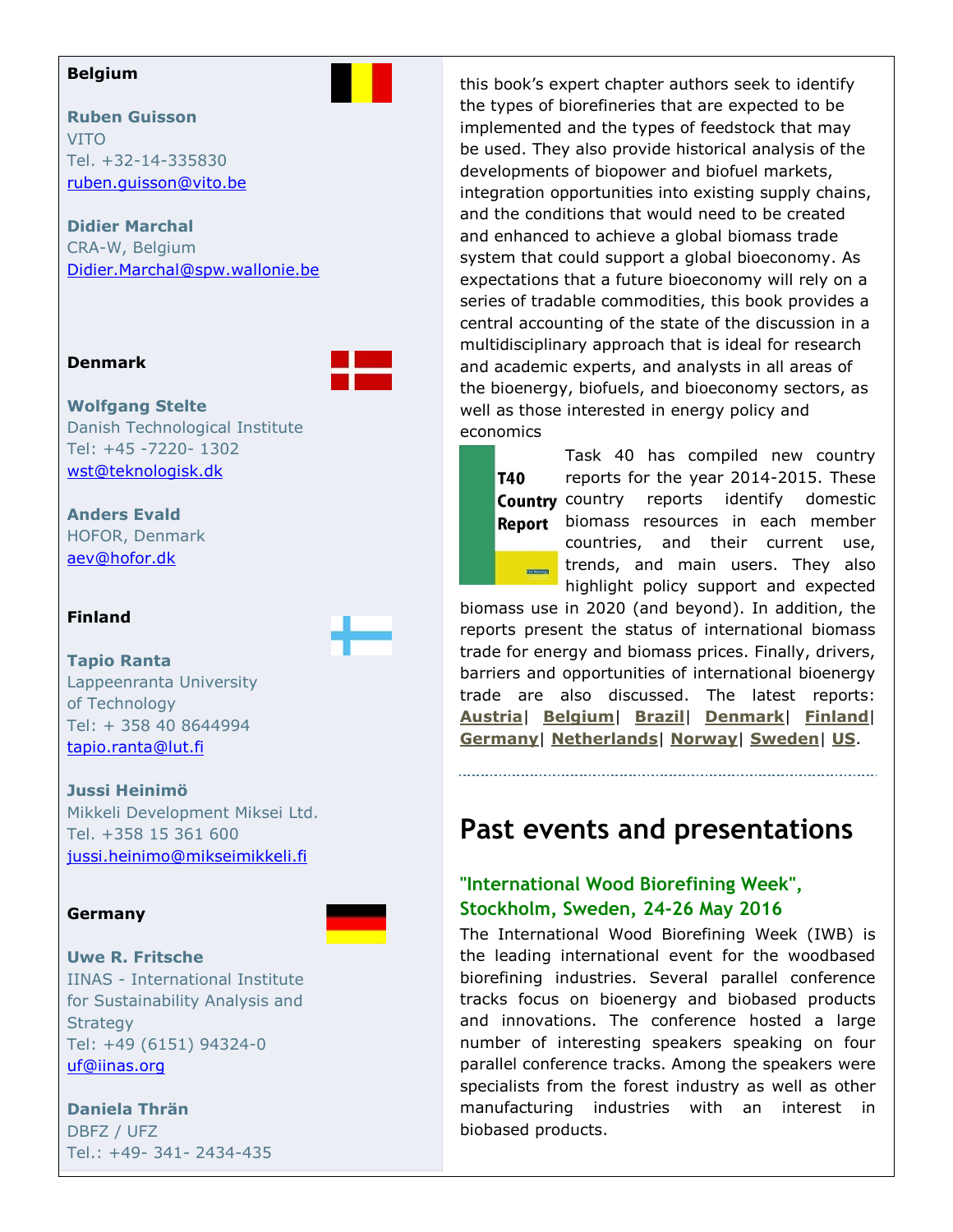## [Daniela.Thraen@dbfz.de](mailto:Daniela.Thraen@dbfz.de)

#### **Italy**



**Luca Benedetti Alessandro Pellini** Gestore Servizi Energetici (GSE) [luca.benedetti@gse.it](mailto:luca.benedetti@gse.it) [alessandro.pellini@gse.it](mailto:alessandro.pellini@gse.it)

## **The Netherlands**



#### **Martin Junginger** Utrecht University

Tel: +31-30-2537643 [h.m.junginger@uu.nl](mailto:h.m.junginger@uu.nl)

## **Peter-Paul Schouwenberg**

RWE Generation Hard Coal, Gas & Biomass Tel: +31-(0)6-11513528 [peter](mailto:peter-paul.schouwenberg@rwe.com)[paul.schouwenberg@rwe.com](mailto:peter-paul.schouwenberg@rwe.com)

## **Sweden**



## **Lena Dahlman** Sveaskog Tel: +46-08-441-70-83 [lena.bruce@sveaskog.se](mailto:lena.bruce@sveaskog.se)

## **Olle Olsson** Stockholm Environment Institute (SEI), Sweden [olle.olsson@sei-international.org](mailto:olle.olsson@sei-international.org)

## **United States**



**J. Richard Hess Patrick Lamers** Idaho National Laboratory Tel: +1- 208-526-0115

During the first day there was a common opening ceremony followed by a session focusing on the biomass markets. Task 40 members presented in the session Sustainable and Intelligent Bioeconomy. Lena Bruce (Sveaskog, Sweden) gave a presentation on *The Forest Resource for the Bioeconomy* whilst Patrick Lamers (Idaho National Laboratory, US) discussed about *Developing the Global Bioeconomy – Technical, Market and Environmental lessons from Bioenergy*. Olle Olsson (Stockholm Environment Institute, Sweden), presented his study with Task 40 colleagues on *Cascading of Wood Biomass – Principles, Policies and Effects on Market and Trade*.